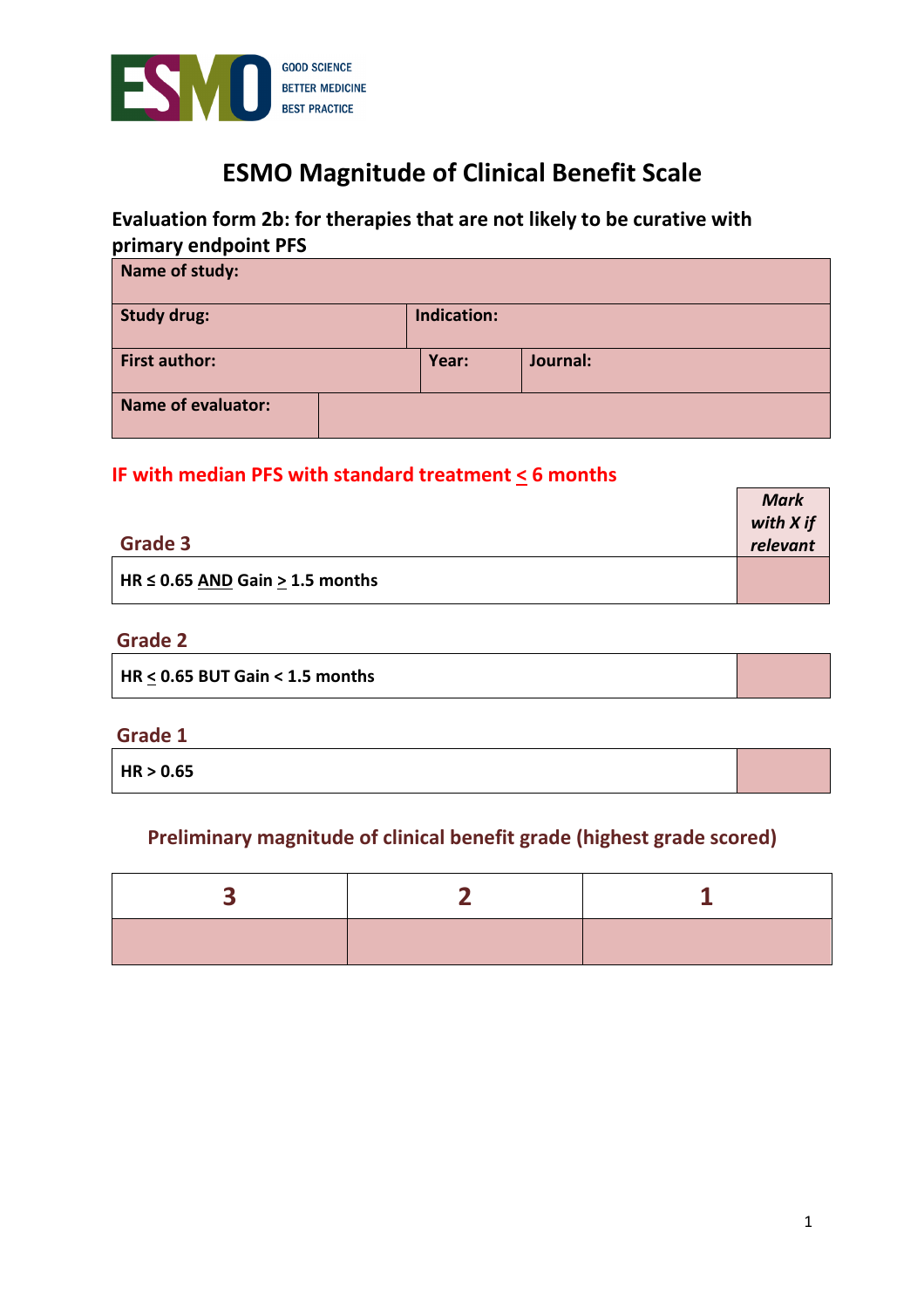

# **IF with median PFS with standard treatment < 6 months**

#### **Toxicity assessment**

| Is the new treatment associated with a statistically significant incremental<br>rate of: | <b>Mark</b><br>with X if<br>relevant |
|------------------------------------------------------------------------------------------|--------------------------------------|
| «toxic» death $> 2\%$                                                                    |                                      |
| cardiovascular Ischemia > 2%                                                             |                                      |
| hospitalization for «toxicity» > 10%                                                     |                                      |
| excess rate of severe CHF > 4%                                                           |                                      |
| grade 3 neurotoxicity $>10\%$                                                            |                                      |
| severe other irreversible or long lasting toxicity > 2% please specify:                  |                                      |

**(Incremental rate refers to the comparison versus standard therapy in the control arm)** 

### **Quality of life/ grade3-4 toxicities assessment**

| Was quality of life (QoL) evaluated as secondary outcome?                                         |  |
|---------------------------------------------------------------------------------------------------|--|
| Does secondary endpoint quality of life show improvement                                          |  |
| Are there statistically significantly less grade 3-4 toxicities impacting on daily<br>well-being* |  |

**\*This does not include alopecia, myelosuppression, but rather chronic nausea, diarrhoea, fatigue, etc.** 

### **Adjustments**

- **a) Downgrade 1 level if there is one or more of the above incremental toxicities associated with the new drug**
- **b) Upgrade 1 level if improved quality of life or if less grade 3-4 toxicities that bother patients are demonstrated**
- **c) When OS as secondary endpoint shows improvement, it will prevail and the new scoring will be done according to form 2a**
- **d) Downgrade 1 level if the drug ONLY leads to improved PFS, QoL assessment does not demonstrate improvement**

#### **Final, toxicity adjusted, magnitude clinical benefit grade**

**Highest magnitude clinic benefit grade that can be achieved Grade 4.**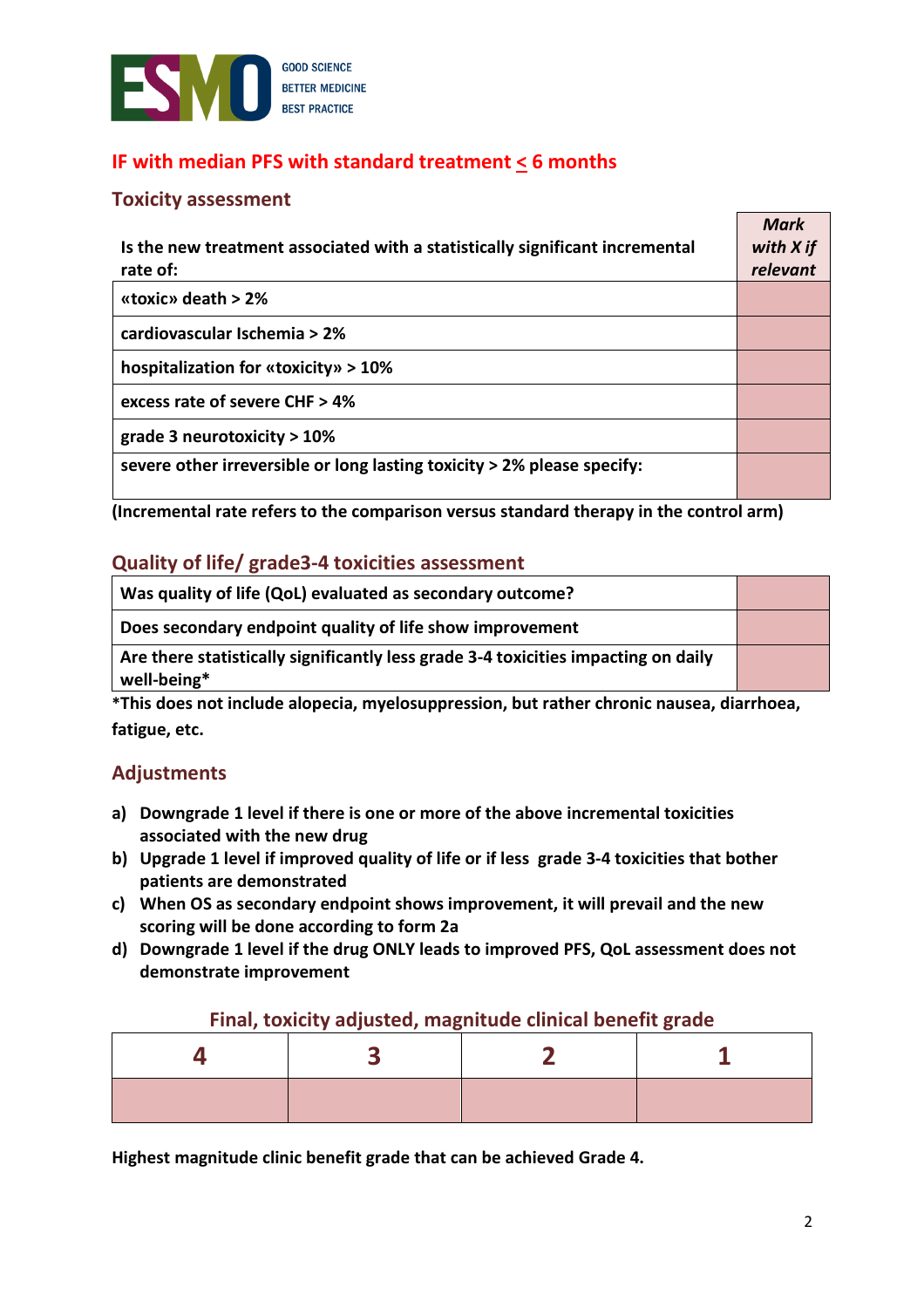

### **IF median PFS with standard treatment > 6 months**

|                                    | <b>Mark</b> |
|------------------------------------|-------------|
|                                    | with X if   |
| <b>Grade 3</b>                     | relevant    |
| HR $\leq$ 0.65 AND Gain > 3 months |             |

# **Grade 2**

| $\vert$ HR < 0.65 BUT Gain < 3 months |  |
|---------------------------------------|--|
|---------------------------------------|--|

# **Grade 1**

**HR > 0.65** 

# **Preliminary magnitude of clinical benefit grade (highest grade scored)**

### **Toxicity assessment**

| Is the new treatment associated with a statistically significant incremental<br>rate of: |  |
|------------------------------------------------------------------------------------------|--|
| «toxic» death $> 2\%$                                                                    |  |
| cardiovascular Ischemia > 2%                                                             |  |
| hospitalization for «toxicity» > $10\%$                                                  |  |
| excess rate of severe CHF $> 4\%$                                                        |  |
| grade 3 neurotoxicity $>10\%$                                                            |  |
| severe other irreversible or long lasting toxicity > 2% please specify:                  |  |

**(Incremental rate refers to the comparison versus standard therapy in the control arm)**